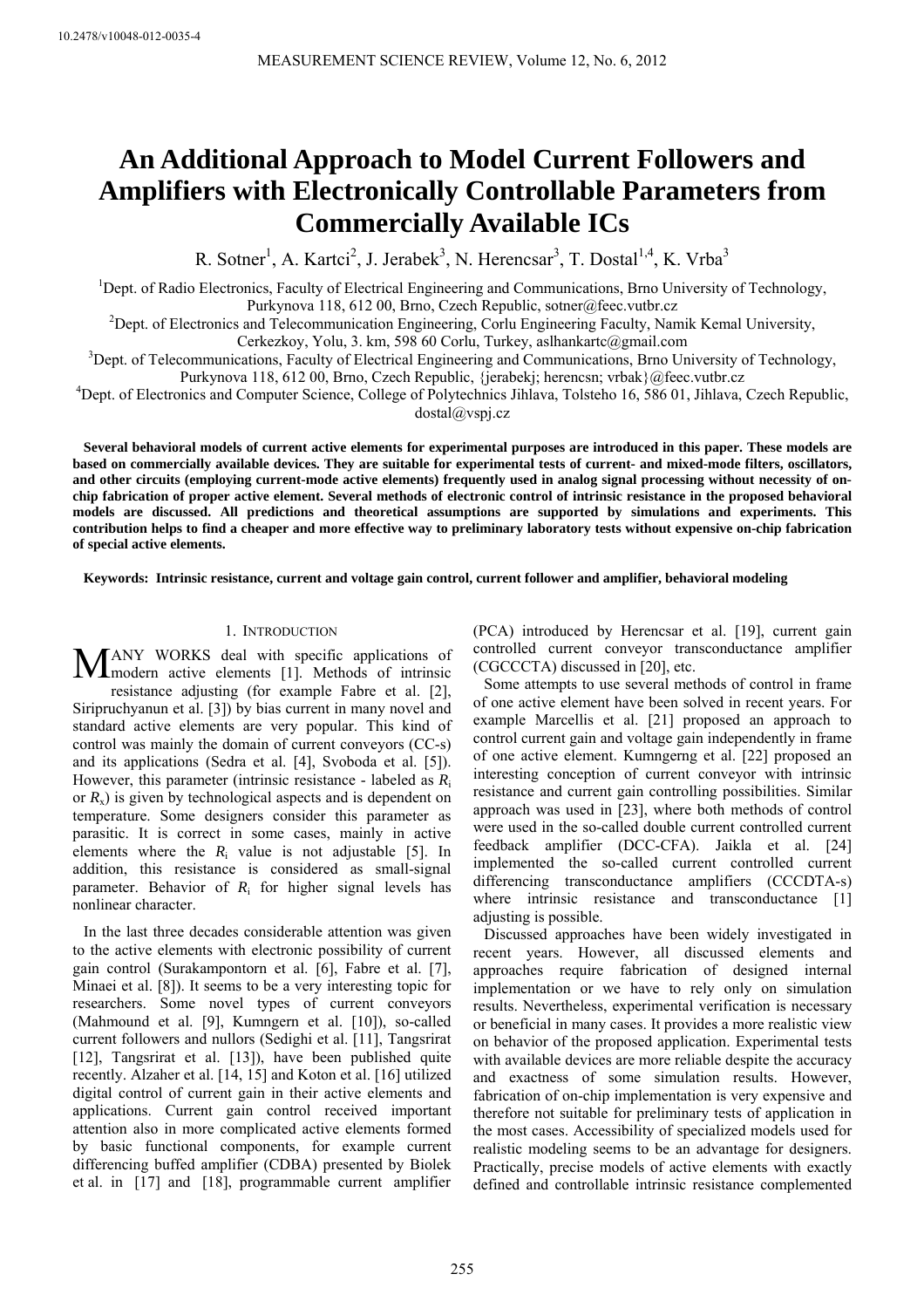by adjustable current gain are missing in available literature. Therefore in this paper we implemented and verified several conceptions of current followers and amplifiers. The first two solutions employ electronically controllable current conveyors (ECCII) and current gain control. The current gain (*B*) is controllable by DC voltage. The second type utilizes voltage gain (*A*) in voltage controllable voltage amplifier (VCA) and diamond transistor (DT).

## 2. MODEL OF CURRENT FOLLOWERS AND AMPLIFIERS WITH ADJUSTABLE FEATURES

General description and behavior of single-input and single-output (SISO) current follower (CF) with controllable intrinsic resistance  $R_i = f(V_{\text{R}i})$  or current amplifier (CA) with controllable intrinsic resistance and current gain  $k_i = f(V_{ki})$  is shown in Fig.1.

Main reasons for the proposal of behavioral models are following:

a) This approach allows the design of application, experimental verification of features and optimization without fabrication of particular active element in phase of first tests, which is very economical.

b) There are not many ways in literature explaining how to model electronically controllable intrinsic resistance in real experimental tests without chip and fabrication.

c) Small-signal resistance  $R_i$  is suitable only for smallsignal operation in many cases. Our solution provides large range of input signals without significant increase of total harmonic distortion (THD).

d) Key features of models are independent on technology and fabrication process  $(R<sub>i</sub>$  parameter is defined by external components and control voltage). Only restrictions of gain control of active elements limit achievable  $R_i$  of the model. Many on-chip implementations have intrinsic resistance dependent on the technology used. This intrinsic resistance is controllable by bias voltage or current [2, 3]. Nevertheless, adjusting of these bias values has negative effect on other parameters (output resistance, linearity, dynamic,...). In addition, temperature dependence of  $R_i$  is obvious. One example is the equation  $R_i = V_i/2I_b$  (known for Sedra's conveyor [4] and in similar form for many other works e.g. [2-3]) which is valid in BJT technology where  $V_t \approx 26$  mV is thermal voltage (temperature dependent), and  $I<sub>b</sub>$  is bias current. In our models, intrinsic resistance is not directly defined by temperature-dependent parameter  $(V_t)$ . Therefore, in our case the dependence on fabrication technology is not so important.

## *A. Adjustable Current Followers and Amplifiers based on Controllable Current Gains*

The first part of this work deals with utilization of a negative-type electronically controllable second generation current conveyor (ECCII-). Behavior of ECCII- is explained in Fig.2. The transfers between terminal voltages and currents are as follows (Surakampontorn et al. [6]; Minaei et al. [8]):  $V_Y = V_X + R_X I_X$ ,  $I_Y = 0$ ,  $I_Z = -B I_X$ , where  $R_X$  is intrinsic resistance of ECCII- [4, 5].  $R_x$  has fixed value in this case, therefore it is considered as parasitic element. There is no possibility to change the value of  $R_x$ electronically, except by bias current [2, 3] in some integrated implementation, but it is not generally valid for all cases of CCIIs [4, 5].



Fig.1. Symbol of: a) the current follower with only input resistance control, b) the current amplifier with current gain and input resistance control.



Fig.2. Symbol of ECCII-.

#### *1) Solution Employing Two External Resistors*

The possible conception of the inverting CF (CA) utilizing ECCII- and employing two resistors is depicted in Fig.3. The first section of the circuit in Fig.3 (without  $CC_3$ ) represents simple non-inverting CF with controllable intrinsic resistance (at *p* terminal). Note that this part could be used independently, because in some applications only CF is sufficient instead of the whole current amplifier. The input resistance is defined as  $R_i = R_1/B_1$ . If the whole structure from Fig.3 is considered, overall current gain has the following form:

$$
k_{i} = -\frac{B_{2}B_{3}}{B_{1}} \frac{R_{1}}{R_{2}}.
$$
 (1)

Assuming  $B_1 = B_2$  (adjusting of  $B_1$  only in order to change  $R_i$  value causes unintentional affection on  $k_i$  - therefore simultaneous control of both *B*) and  $R_1 = R_2$ , the overall current gain in Eq. (1) simplifies to  $k_i = -B_3$ . Effects of the non-ideal properties  $(R_{x1}, R_{x2}, R_{x3})$  cause minor modification of adjustable intrinsic resistance:

$$
R_i = \frac{(R_1 + R_{x1})}{B_1}.
$$
 (2)

Now, the current transfer including the discussed nonidealities has the following form:

$$
k_{i} = -\frac{B_{2}B_{3}}{B_{1}} \frac{(R_{1} + R_{x1})}{(R_{2} + R_{x2})},
$$
\n(3)

where we have to ensure that  $R_1 = R_2$  and  $R_{1,2} \gg R_{x1,2}$ , if no significant impact on gain is required. The output impedance (resistance) of  $CC_2$  has multiple times higher value than  $R_{x3}$ .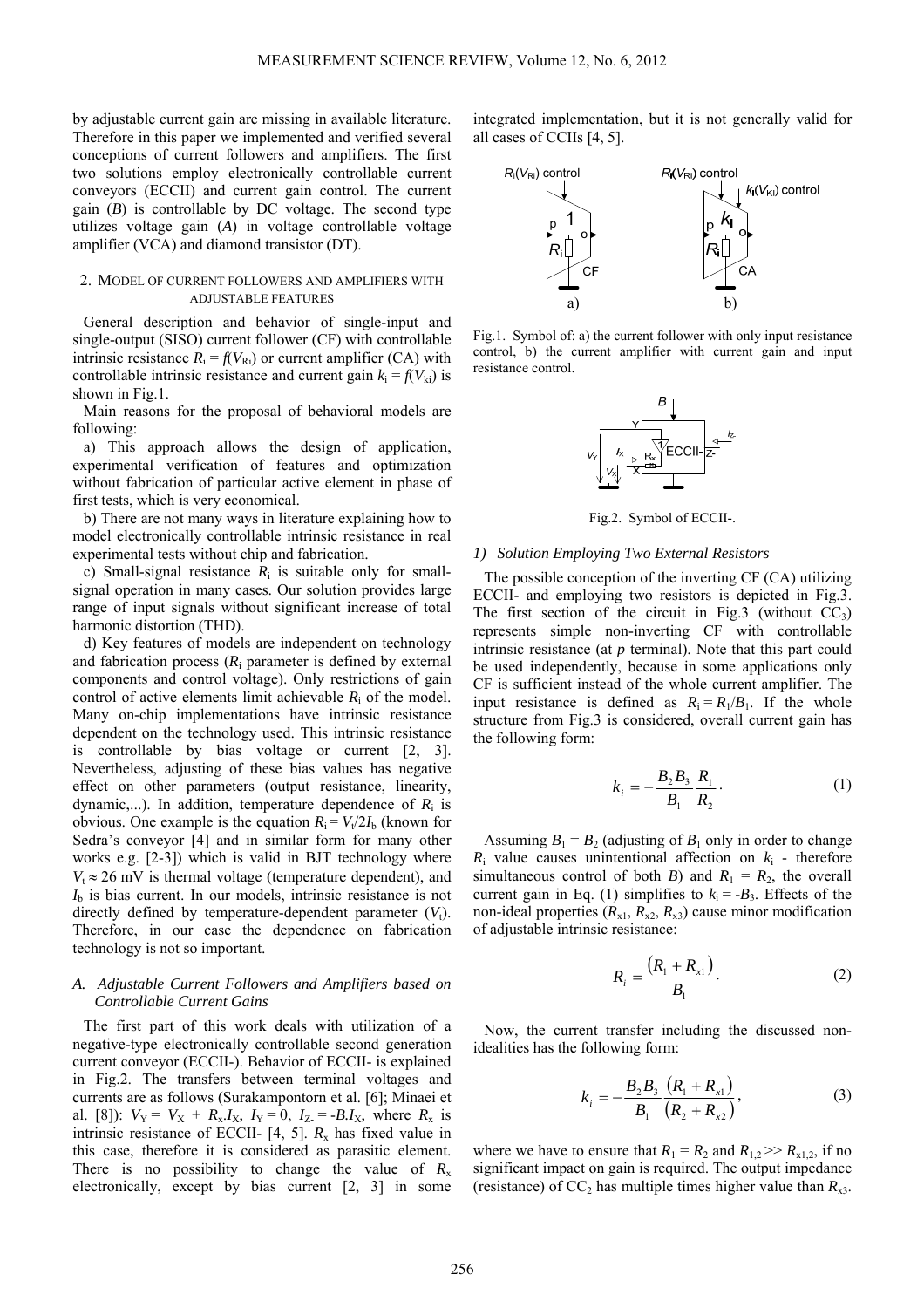One disadvantage of such approach is the necessity of simultaneous change of both current gains  $(B_1 \text{ and } B_2)$  for  $R_i$ control without impact on current gain.

#### *2) Solution Employing One External Resistor*

The next interesting type including ECCII- is shown in Fig.4a. This variant is also easily applicable as controlled negative resistor, if the outputs of  $CC_1$  and  $CC_2$  are swapped (see Fig.4b). The  $CC_3$  ( $B_3$ ) is necessary only for current gain control. It is obvious that this model also works as CF with controllable  $R_i$  without  $CC_3$ . Input resistance of the  $p$ terminal is given by  $R_i = R_1/B_1$  (similarly as in previous case) and current gain has the form  $k_i = B_2 B_3 / B_1$ . Simultaneous change of both  $B_1$  and  $B_2$  is also required for operation without influence on overall *k*i.



Fig.3. Solution employing two external resistors.



Fig.4. Solution employing one external resistor: a) for positive *R*<sup>i</sup> value adjusting, b) for negative  $R_i$  value adjusting.

Considering the  $R_x$  of both  $CC_1$  and  $CC_2$ , the input resistance can be expressed as:

$$
R_{i} = \pm \frac{(R_{1} + R_{x1} + R_{x2})}{B_{1}}.
$$
 (4)

It is obvious that  $R_i$  is more dependent on input resistances of partial CCs  $(R_{x1,2})$  than in the previous case.

# *B. Adjustable Current Amplifiers Based on Controllable Voltage Gains*

Two interesting solutions are given in this part of our work. Main core of models consists of two voltage controllable amplifiers (VCA) and diamond transistor (DT). Their schematic symbols are shown in Fig.5. The voltage controllable amplifier with differential input and single output is defined by well-known equation:  $V_{\text{out}} = (V_+ - V_-)A$ , where  $A = f(V_c)$ . The principle of the diamond transistor is very similar to the second generation current conveyor [4, 5]. Transfers between terminal (E - current input, B – voltage input, C - current output) voltages and currents are ideally very similar to the CCII:  $V_B = V_E$ ,  $I_B = 0$ , and  $I_C = I_E$ .



Fig.5. Symbols of: a) voltage controllable amplifier, b) diamond transistor.



Fig.6. Solution utilizing VCA and DT where  $R_i$  could be adjusted to be: a) positive and negative, b) positive only.

#### *1) Solution Using Two VCAs and one DT*

The models shown in Fig.6 are based on voltage-mode operation. The VCA<sub>1</sub> has feedback resistor  $R_1$  between positive input and output. Voltage drop at resistor  $R_1$  is processed by differential input of the  $VCA<sub>2</sub>$ . The  $VCA<sub>2</sub>$ provides voltage output and, therefore, conversion to the current mode is necessary. This conversion is made by DT through resistor  $R_2$ . Intrinsic resistance of the  $p$  port of both solutions from Fig.6 is defined by the following equations: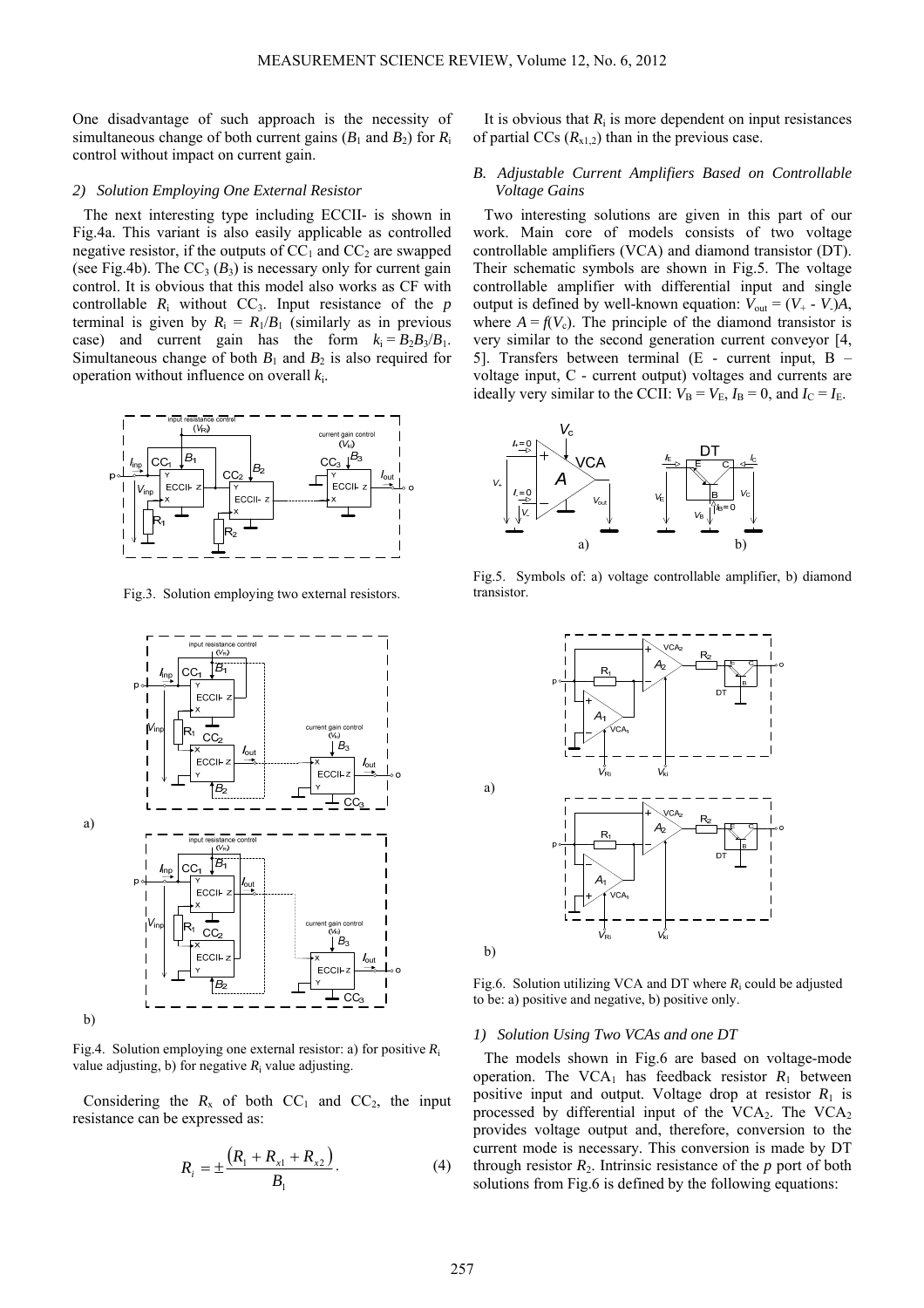$$
R_i = \frac{R_1}{1 - A_1}, \qquad R_i = \frac{R_1}{1 + A_1}.
$$
 (5), (6)

Equation (5) is valid for solution shown in Fig.6a and Eq. (6) for the solution in Fig.6b. The circuit in Fig.6a provides interesting features (curiosity) in electronic control of *R*i. Intrinsic resistance has positive character for  $A_1 \leq 1$ . The value of  $R_i$  increases if  $A_1$  is nearly equal to 1. For higher values of  $A_1$  the  $R_i$  value decreases and the whole input resistance is negative. However, the circuit is not stable for  $A_1$  > 1. Overall current transfer of both solutions is given by:

$$
k_i = -\frac{R_1}{R_2} A_2.
$$
 (7)



Fig.7. Solution utilizing VCA and DT with additional feedback where  $R_i$  could be adjusted to be: a) positive only, b) positive and negative.

Adjustable gain of  $VC_2(A_2)$  allows electronic current gain control. In comparison to previous solutions with ECCII-s, the simultaneous change of two parameters is not necessary.

# *2) Solution Using Two VCAs, one DT and Additional Voltage Feedback*

Modifications of circuits from Fig.6 were obtained when additional feedback was used. Modified version is shown in Fig.7. In this case the inverting input of  $VCA<sub>1</sub>$  is not grounded but connected to the output of  $VCA<sub>1</sub>$ .

Presented modifications (Fig.7) provide following equations for *R*i:

$$
R_i = R_1(1 + A_1), R_i = R_1(1 - A_1).
$$
 (8), (9)

Equation (8) is valid for solution shown in Fig.7a and Eq. (9) for Fig.7b. Circuit in Fig.7a allows only increase of *R*<sup>i</sup> values but solution in Fig.7b (interchanged terminals of  $VCA<sub>1</sub>$ ) allows similar type of control as the conception in Fig.6a. Unfortunately, the amplifier is then unstable. Current gain of the whole model is the same as in the previous case (7).

## 3. VERIFICATION AND PRACTICALLY ACHIEVABLE **PERFORMANCES**

All the above discussed models of CF (CA) were verified experimentally. An experimental board was designed for these purposes. Measuring setup for experimental verification was established. The voltage to current and current to voltage converters were necessary at the input and output of the device under test (DUT). The grounded resistance  $(R_{k2})$  and voltage buffer was sufficient at the output, and voltage follower and resistor  $(R_{k1})$  were required for input conversion, see Fig.8. We used very good highspeed voltage followers OPA633 [25] or BUF634 [26]. This equipment allows measurement with vector/spectral network analyzer (50  $\Omega$  matching). The transfer function has to be recalculated from voltage transfer which is measured by vector-network analyzer Agilent E5071C.



Fig.8. Measuring setup (testing equipment) for experimental tests.

Proper current transfers were recalculated from the following equations:

$$
I_{\text{inp}} = \frac{V_{\text{inp}}^{\prime}}{R_{k1} + R_i}, \qquad I_{\text{out}} = \frac{V_{\text{out}}}{R_{k2}}, \qquad (10), (11)
$$

$$
K_{I} = \frac{\frac{V_{out}}{R_{k2}}}{\frac{V_{inp}}{R_{k1} + R_{i}}} = \frac{V_{out}}{V_{inp}} \frac{R_{k1} + R_{i}}{R_{k2}} = K_{V} \frac{R_{k1} + R_{i}}{R_{k2}}.
$$
 (12)

It is obvious that if  $R_{k1} = R_{k2} = R_k$ , then Eq. (12) reduces to:

$$
K_{I} = K_{V} \left( 1 + \frac{R_{i}}{R_{k}} \right). \tag{13}
$$

# *A. Adjustable Current Followers or Amplifiers Based on Controllable Current Gains*

## *1) Solution Employing Two External Resistors*

Solution shown in Fig.3 was built by three EL2082-s [27] (current mode multiplier) as ECCII-s. Current gain *B* is proportional to DC control voltage (and equal in range from 0 to 2 V). For current gain and intrinsic resistance the following relations are valid:

$$
k_{i} \cong -V_{ki} \frac{\left(R_{1} + R_{x1}\right)}{\left(R_{2} + R_{x2}\right)}, \quad R_{i} \cong \frac{\left(R_{1} + R_{x1}\right)}{V_{Ri}}.\tag{14}, (15)
$$

Following values of passive elements:  $R_1 = R_2 = 220 \Omega$  $(R_{x1,2} = 95 \Omega$  [27]) were selected. Experimental results are summarized in Fig.9 - Fig.12. Magnitude responses for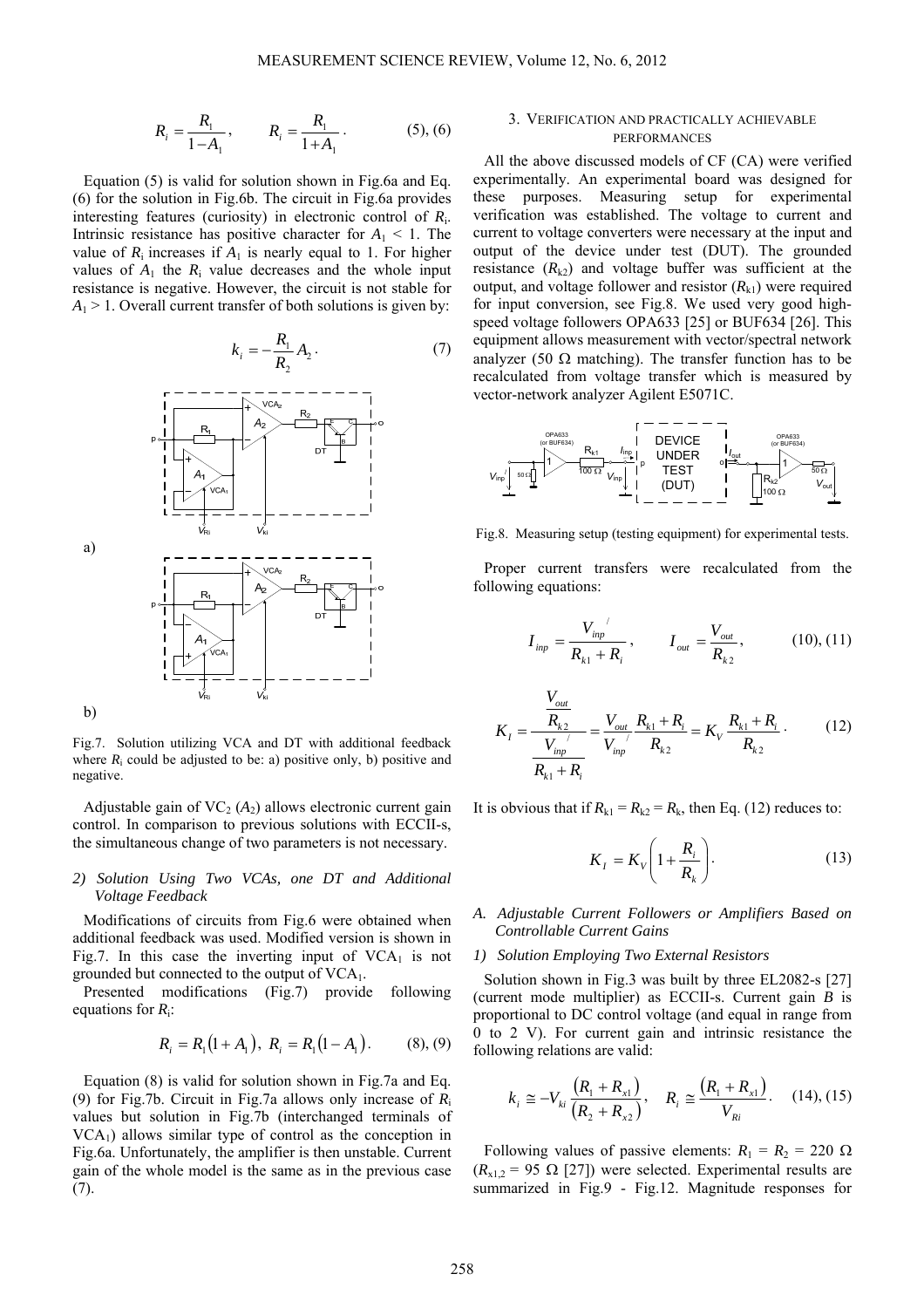different values of current gain controlled by  $V_{ki}$  ( $B_2 \approx V_{ki}$ ) and dependence of current gain  $k_i$  on control voltage  $V_{ki}$  are shown in Fig.9.



b)

a)

Fig.9. Measured and simulated results: a) current gain magnitude response, b) dependence of current gain on control voltage.





Fig.11. Experimental results for harmonics excitation (1 MHz): a) measured dynamical characteristics, b) THD dependence on input level.



Fig.10. Experimental results: a) measured frequency dependence of intrinsic resistance, b) dependence of intrinsic resistance on control voltage.

Fig.12. Measured DC characteristics: a) *I*out vs. *Ii*np, b) *V*inp vs. *I*inp for *R*i calculation.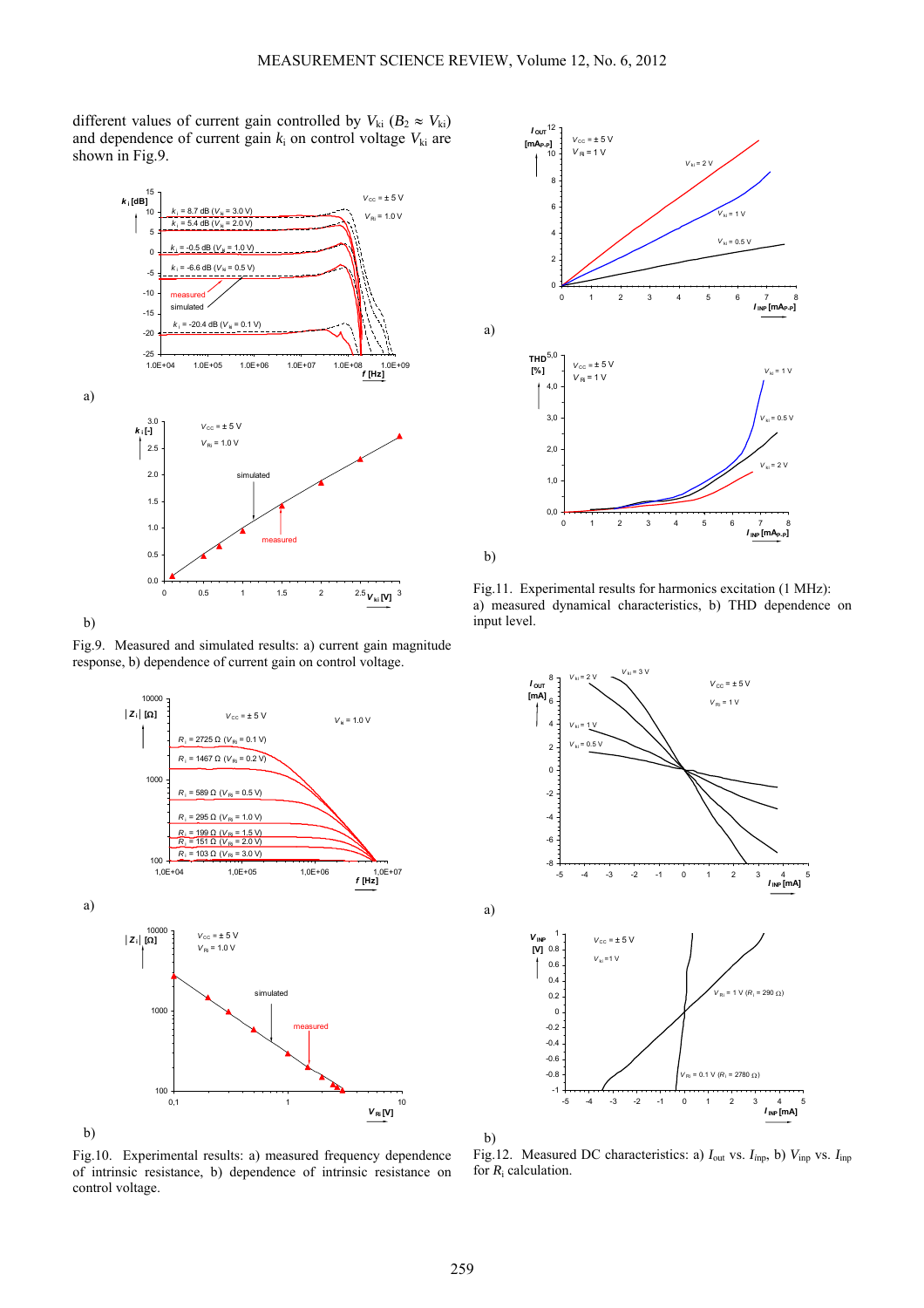Fig.10 shows frequency dependence of the intrinsic resistance  $(R_i)$  and dependence of  $R_i$  ( $|Z_i|$  at 10 kHz respectively) on control voltage  $V_{\text{Ri}}$ . These results were obtained by network analyzer. However, capacity of the coaxial cable influences overall value of parasitic capacitance of current input (*p*) for higher values of *R*i. Therefore, frequency bandwidth (flatness) of the  $R_i$  is lower than in the case where input terminal (*p*) is directly connected to another analog system on printed circuit board. Nevertheless, results confirm workability of the proposed CA model.

Dynamical characteristics and dependence of total harmonic distortion (THD) on input current level (recalculated from voltage) for harmonic excitation (sine wave) are given in Fig.11. THD seems to be maximally 0.2% for amplitude lower than 0.5 mA.

Static DC characteristics of CA and dependence of  $V_{\text{inn}}$  on  $I_{\text{inp}}$  for  $R_i$  calculation from DC values (traces for two  $R_i$ values are depicted) are shown in Fig.12.

#### *2) Solution Employing One External Resistor*

Current mode multipliers EL2082 were used also for the solution depicted in Fig.4a ( $R_1 = 100$  Ω,  $R_{x1,2} = 95$  Ω [27]). Equations for current gain  $k_i$  and intrinsic resistance  $(R_i)$ have forms:

$$
k_i \approx V_{ki}
$$
,  $R_i \approx \frac{(R_1 + R_{x1} + R_{x2})}{V_{Ri}}$ . (16), (17)

The current gain  $k_i$  is not dependent and influenced by  $R_1$ or both parasitic intrinsic resistances of ECCII-s  $(R_{x1,2})$ , which is an important advantage in comparison to the previous case. Nevertheless, we have to consider  $R_{x1,2}$  which increase resulting  $R_i$  twice more in comparison with the previous solution. Results are presented in Fig.13 - Fig.16.

## *B. Adjustable Current Amplifiers Based on Controllable Voltage Gains*

#### *1) Solution Using Two VCAs and One DT*

Solution employing voltage controllable (voltage mode) amplifiers (VCA-s) and diamond transistor is better from the electronic control point-of-view. Main advantage is that no matching condition is necessary. External resistors have values  $R_1 = R_2 = 100$  Ω. Two voltage controllable amplifiers VCA810 [28] and one diamond transistor OPA860 [29] were used in the solution depicted in Fig.6a. Following formulas for  $k_i$  and  $R_i$  are valid in accordance to [28]:

$$
k_{i} \cong -\frac{R_{1}}{R_{2}} 10^{-2(V_{ki}+1)}, \quad R_{i} \cong \frac{R_{1}}{1-10^{-2(V_{ki}+1)}}. \tag{18}, (19)
$$



Fig.13. Measured and simulated results: a) current gain magnitude response, b) dependence of current gain on control voltage.



Fig.14. Experimental results: a) measured frequency dependence of intrinsic resistance, b) dependence of intrinsic resistance on control voltage.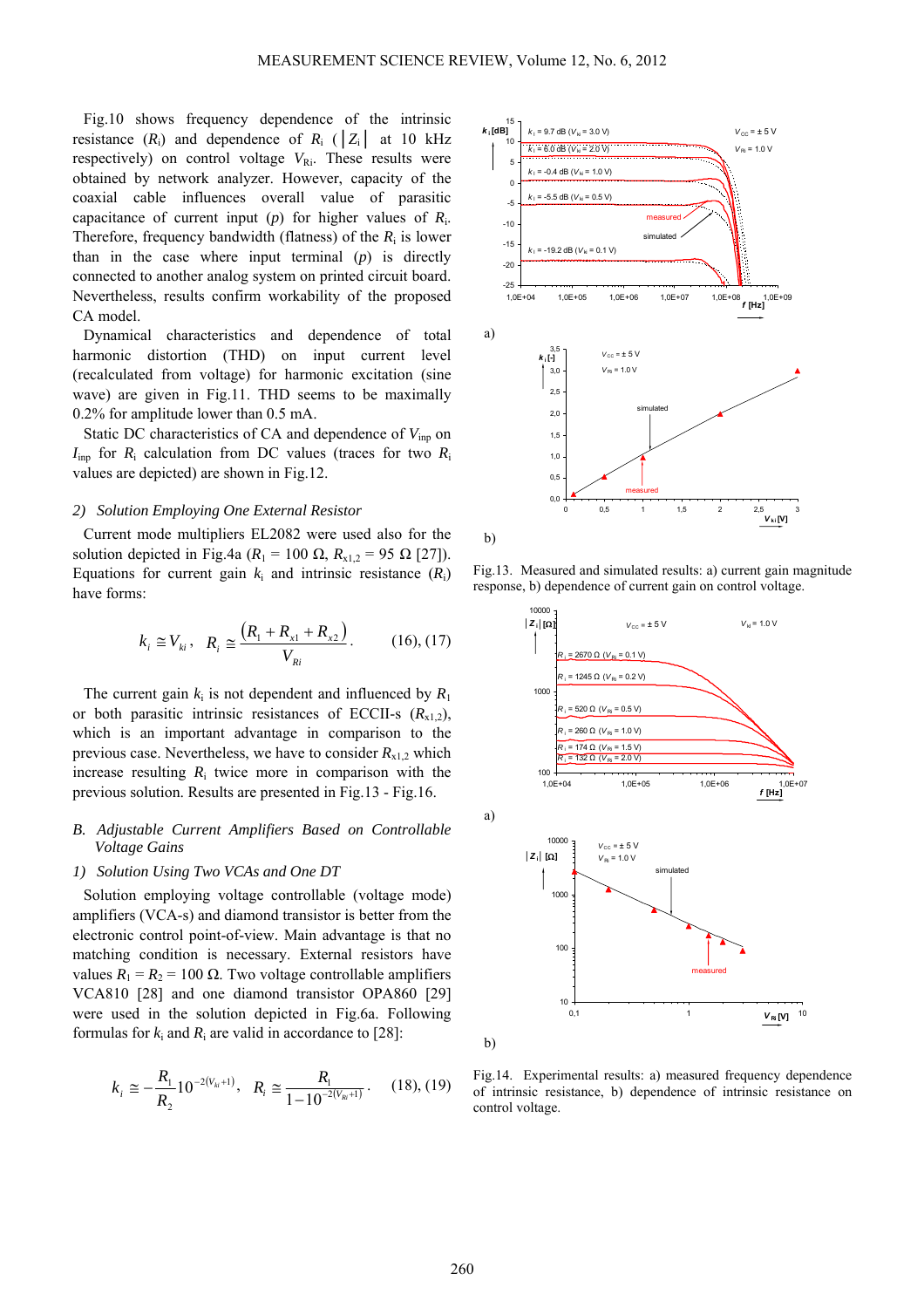

b)

Fig.15. Experimental results for harmonics excitation (1 MHz): a) measured dynamical characteristics, b) THD dependence on input level.







Fig.17. Measured and simulated results: a) current gain magnitude response, b) dependence of current gain on control voltage.



Fig.16. Measured DC characteristics: a)  $I_{\text{out}}$  vs.  $I_{\text{inp}}$ , b)  $V_{\text{inp}}$  vs.  $I_{\text{inp}}$ for  $R_i$  calculation.

Fig.18. Experimental results: a) measured frequency dependence of intrinsic resistance, b) dependence of intrinsic resistance on control voltage.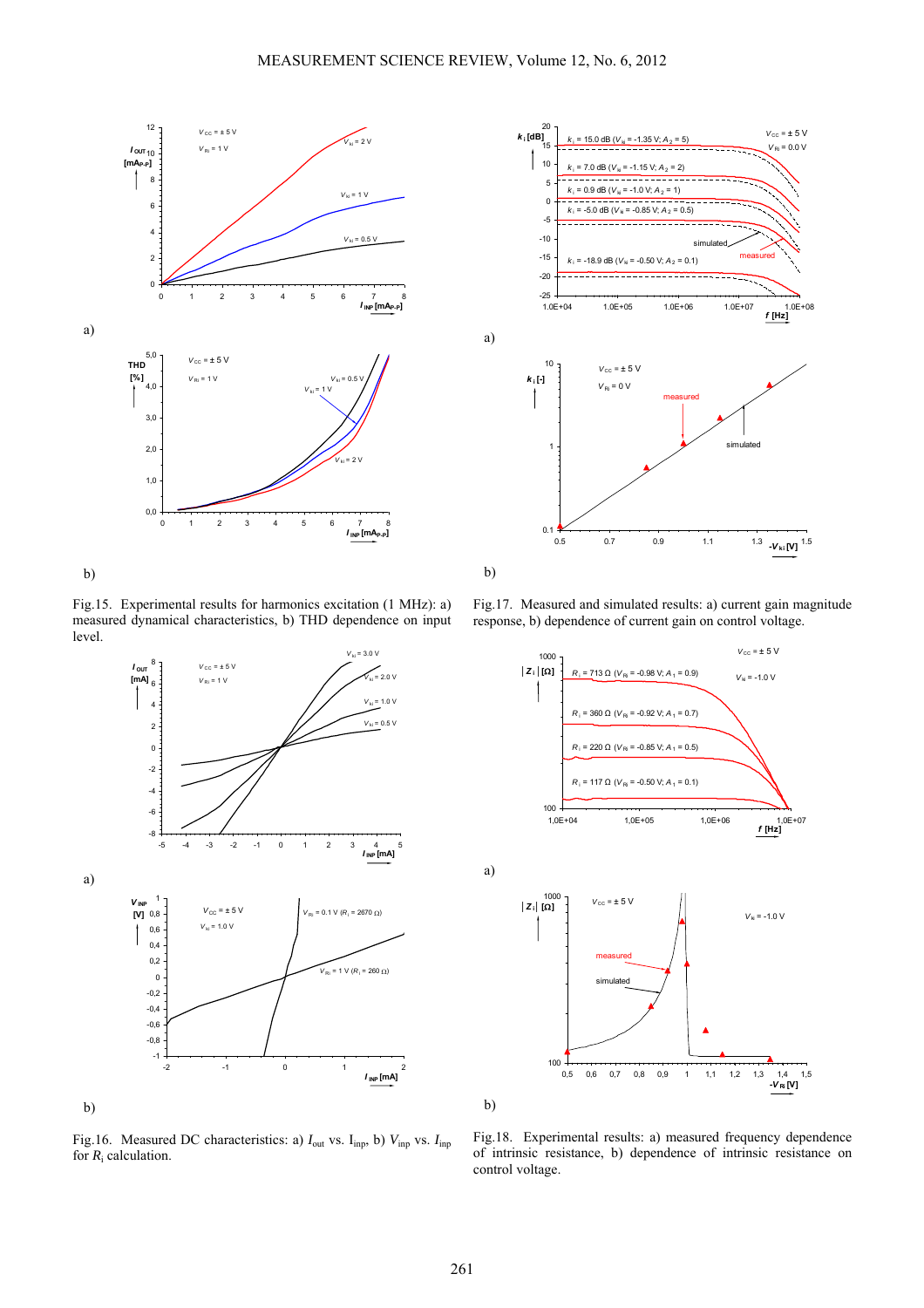

Fig.19. Experimental results for harmonics excitation: a) measured dynamical characteristics, b) THD dependence on input level.

Results are shown in Fig.17 - Fig.20. Change of the resistance  $R_i$  is documented in Fig.18. The value increases till  $V_{\text{Ri}}$  achieves value close to 1 V. If  $V_{\text{Ri}}$  gets over 1 V, resistance decreases and it has negative character.







Fig.21. Measured and simulated results: a) current gain magnitude response, b) dependence of current gain on control voltage.

## *2) Solution Using Two VCAs, One DT and Additional Voltage Feedback*

The last presented solution (Fig.7a) was also built with VCA810 and OPA860 and specific equation valid for *R*i of this type of CA has the form:



Fig.22. Experimental results: a) measured frequency dependence of intrinsic resistance, b) dependence of intrinsic resistance on control voltage.

a)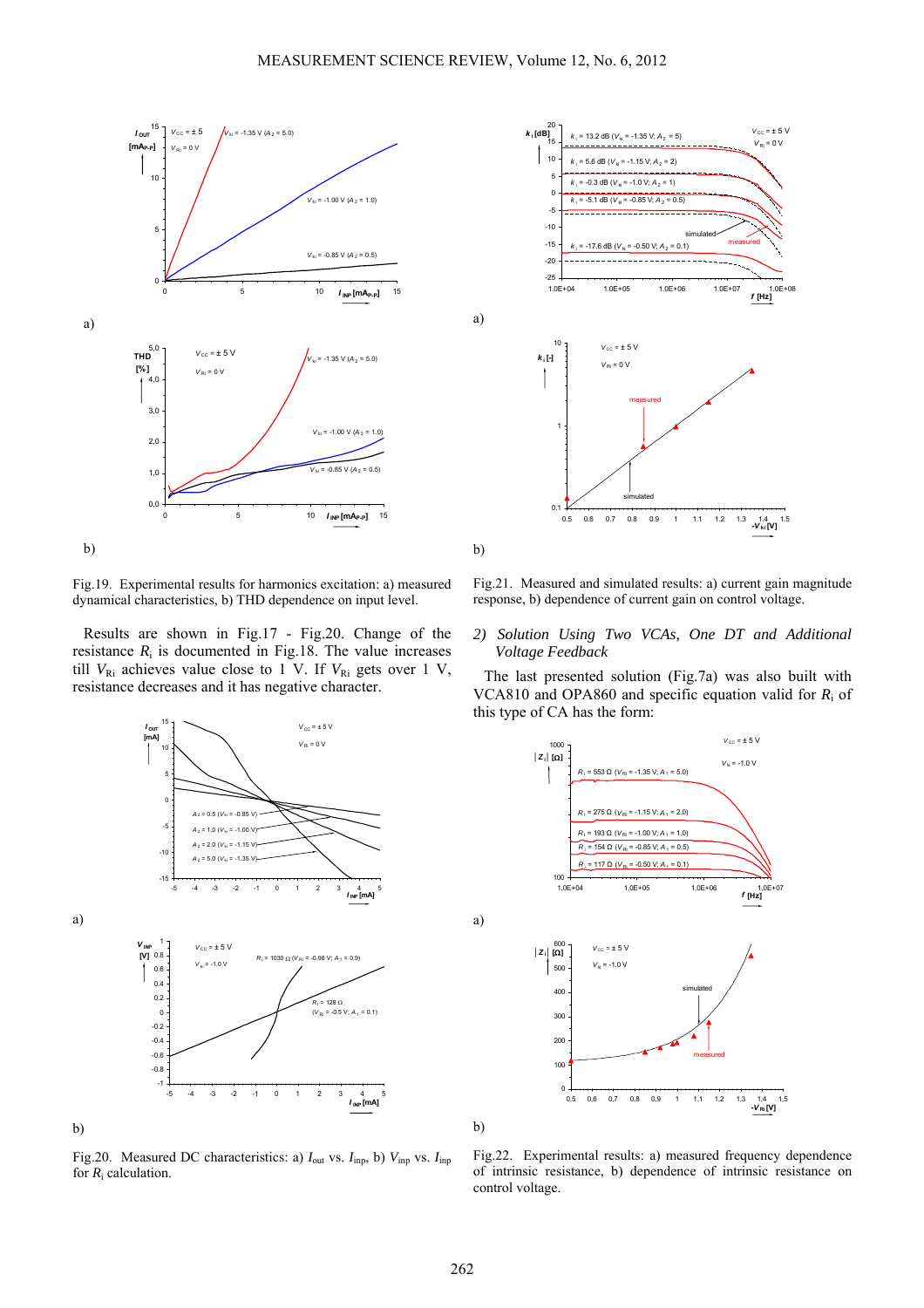

Fig.23. Experimental results for harmonics excitation: a) measured dynamical characteristics, b) THD dependence on input level.

$$
R_i \cong R_1 \big( 1 + 10^{-2(V_{Ri}+1)} \big). \tag{20}
$$

The current gain  $k_i$  has the same form as (18). Results are presented in Fig.21 - Fig.24.



Fig.24. Measured DC characteristics: a)  $I_{\text{out}}$  vs.  $I_{\text{inp}}$ , b)  $V_{\text{inp}}$  vs.  $I_{\text{inp}}$ for  $R_i$  calculation.

Table 1. Comparison of main features of proposed solutions

| Solution                              | Fig. $3$                               | Fig. 4a                               | Fig. 6a                                                   | Fig. 7a                                       |
|---------------------------------------|----------------------------------------|---------------------------------------|-----------------------------------------------------------|-----------------------------------------------|
| No. passive<br>elements               | 2 grounded                             | 1 floating                            | 2 floating                                                | 2 floating                                    |
| No. active<br>elements                | 3 ECCII-s                              | 3 ECCII-s                             | 2 VCA, DT                                                 | 2 VCA, DT                                     |
| Matching of<br>parameters<br>required | yes                                    | yes                                   | no                                                        | no                                            |
| $k_i$ GBW<br>[MHz]                    | 100-140                                | 70-110                                | 35-45                                                     | 25-45                                         |
| $k_i$ [-]                             | $0.1 - 2.7$<br>$V_{ki}$ (0.1-3V)       | $0.1 - 2.8$<br>$V_{11}(0.1-3V)$       | $0.1 - 5.6$<br>$V_{1i}$ (0.5-1.35V)                       | $0.1 - 4.6$<br>$V_{16}$ (0.5-1.35V)           |
| $R_i$ [kΩ]                            | $2.7 - 0.1$<br>$V_{\text{Ri}}(0.1-3V)$ | $2.7 - 0.13$<br>$V_{\rm Ri}$ (0.1-2V) | $0.11 - 0.71$<br>$V_{\text{B}}(0.5{\text -}0.98\text{V})$ | $0.16 - 0.55$<br>$V_{\text{Ri}}$ (0.5-1.35 V) |
| Type of $k_i$<br>control              | linear                                 | linear                                | exponential                                               | exponential                                   |
| Type of $R_i$<br>control              | hyperbolic                             | hyperbolic                            | hyperbolic/<br>exponential                                | exponential                                   |

#### *C. Comparison of Proposed Solutions*

All presented and measured solutions are compared in Table 1. Number of active and passive elements, necessity of matching of parameters (for example  $B_1 = B_2$  in Fig.3 and Fig.4a), gain bandwidth (-3 dB), range of *k*i, input resistance *R*i, and type of control are the main attributes of the comparison. The solution from Fig.3 requires three ECCII-s and two grounded resistors for adjusting of  $k_i$  and  $R_i$ . The solution from Fig.4a provides the same benefits, but it consists of only one resistor. Frequency features and range of control of both important parameters (*R*i, *k*i) for selected values  $(R_1, R_2)$  are similar. The most important drawback of the first solution is influence of intrinsic resistances of ECCII  $(R_{x1,2})$  and external resistors  $R_1$  and  $R_2$  on  $k_1$ . This drawback was removed in model of CA from Fig.4a, where only one resistor is required. The worst disadvantage is the necessity of matching  $B_1 = B_2$  for control of  $R_i$  without influence on  $k_i$  in both solutions. Solutions with VCA-s and DT-s from Fig.6a and Fig.7a solve this problem and no matching condition is required. However, the gainbandwidth is lower, because VCA810 has lower GBW (30 MHz only [28]).

# 4. CONCLUSION

We designed and analyzed different varieties of circuit solutions that model current follower (or amplifier) and showed their performances. These circuits could be used as simulation models and mainly experimental (laboratory) models in development of applications with current active elements. They are useful in cases when we do not have any possibilities to fabricate current amplifiers or followers in specific applications like current-mode and mixed-mode filters, oscillators, sensor technique [30-31] (mainly in current-mode), and other circuits in complex systems (for example [32]) and in the first phase of tests (verification of expected behavior). Beyond using powerful simulation programs it allows to reveal important problems in the design without expensive fabrication of chip. Therefore, the presented approaches offer an easy way how to verify the proposed application using special active element with discussed features in a very simple and low-cost solution.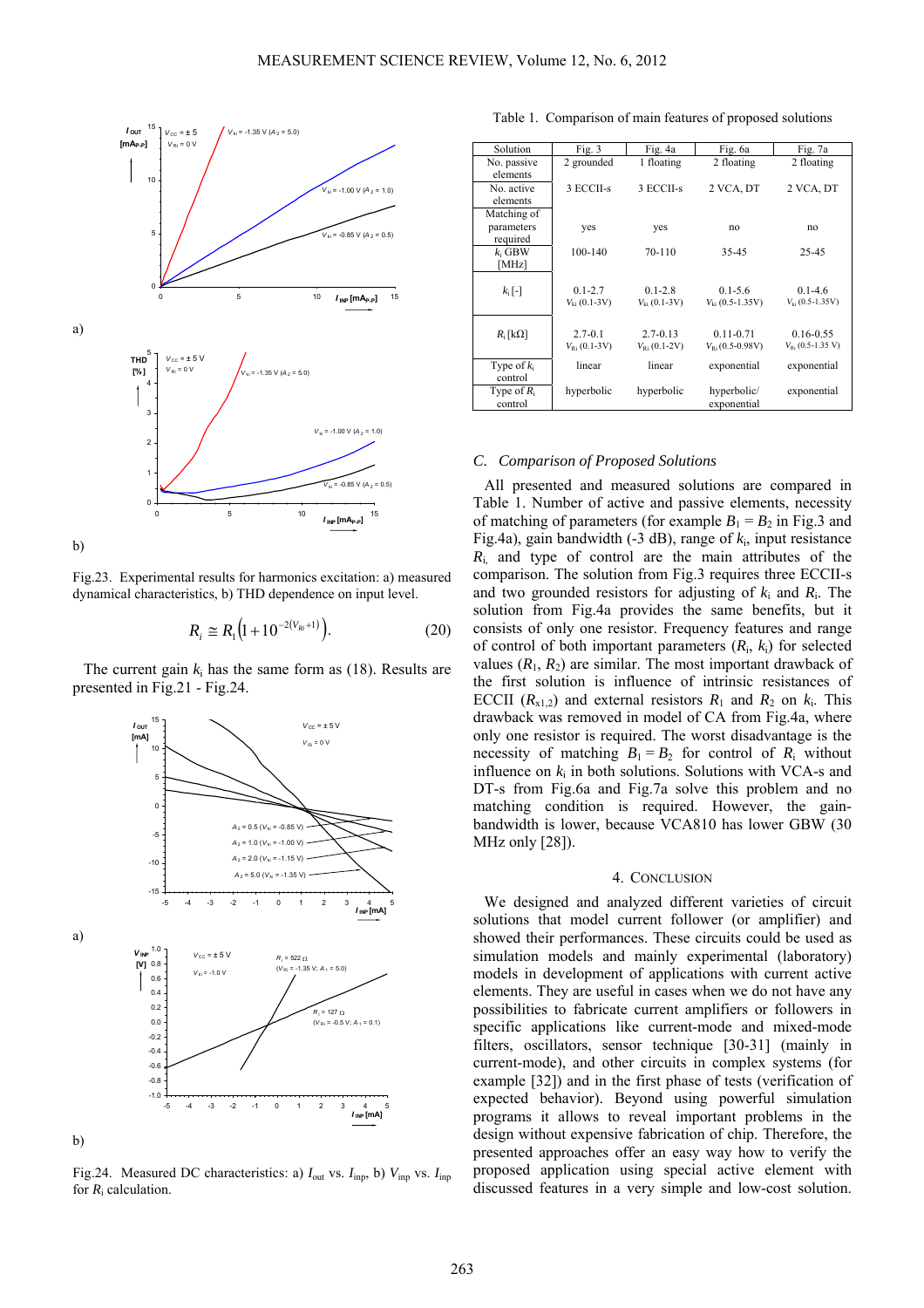Because EL2082 multiplier is classified as an obsolete part, two further approaches based on voltage controllable voltage amplifiers and diamond transistors (these parts are easily accessible) were tested and they provided similar benefits. We hope that the presented approaches will be helpful for design, modeling and experiments employing novel types of active elements, which are using the discussed methods of control (*k*i, *R*i). Several application examples of such elements were given in [33].

## 5. ACKNOWLEDGEMENT

Research described in the paper was supported by Czech Science Foundation projects under No. 102/09/1681 and No. 102/11/P489. The support of the project CZ.1.07/2.3.00/20.0007 WICOMT, financed from the operational program Education for competitiveness, is gratefully acknowledged. Dr. Norbert Herencsar was supported by the project CZ.1.07/2.3.00/30.0039 of Brno University of Technology. The described research was performed in laboratories supported by the SIX project; the registration number CZ.1.05/2.1.00/03.0072, the operational program Research and Development for Innovation.

#### **REFERENCES**

- [1] Biolek, D., Senani, R., Biolkova, V., Kolka, Z. (2008). Active elements for analog signal processing: Classification, review, and new proposal. *Radioengineering*, 17 (4), 15-32.
- [2] Fabre, A., Saaid, O., Wiest, F., Boucheron, C. (1996). High frequency applications based on a new current controlled conveyor. *IEEE Transactions on Circuits and Systems I: Fundamental Theory and Applications*, 43 (2), 82-91.
- [3] Siripruchyanun, M., Chanapromma, C., Silapan, P., Jaikla, W. (2008). BiCMOS current-controlled current feedback amplifier (CC-CFA) and its applications. *WSEAS Transactions on Electronics*, 6 (5), 203-219.
- [4] Sedra, A., Smith, K.C. (1970). A second generation current conveyor and its applications. *IEEE Transaction on Circuit Theory*, 17 (1), 132-134.
- [5] Svoboda, J.A., McGory, L., Webb, S. (1991). Applications of a commercially available current conveyor. *International Journal of Electronics*, 70 (1), 159-164.
- [6] Surakampontorn, W., Thitimajshima, W. (1988). Integrable electronically tunable current conveyors. *IEE Proceedings G: Electronic Circuits & Systems*, 135 (2), 71-77.
- [7] Fabre, A., Mimeche, N. (1994). Class A/AB secondgeneration current conveyor with controlled current gain. *Electronics Letters*, 30 (16), 1267-1268.
- [8] Minaei, S., Sayin, O.K., Kuntman, H. (2006). A new CMOS electronically tunable current conveyor and its application to current-mode filters. *IEEE Transaction on Circuits and Systems I: Regular Papers*, 53 (7), 1448-1457.
- [9] Mahmoud, S., Hashies, M., Soliman, A. (2005). Lowvoltage digitally controlled fully differential current conveyor. *IEEE Transactions on Circuits and Systems I: Regular Papers*, 52 (10), 2055-2064.
- [10] Kumngern, M., Chanwutium, J., Dejhan, K. (2010). Electronically tunable multiphase sinusoidal oscillator using translinear current conveyors. *Analog Integrated Circuits and Signal Processing*, 65 (2), 327-334.
- [11] Sedighi, B., Bakhtiar, M.S. (2007). Variable gain current mirror for high-speed applications. *IEICE Electronics Express*, 4 (8), 277-281.
- [12] Tangsrirat, W. (2008). Electronically tunable multiterminal floating nullor and its application. *Radioengineering*, 17 (4), 3-7.
- [13] Tangsrirat, W., Pukkalanun, T. (2009). Digitally programmable current follower and its applications. *AEU – International Journal of Electronics and Communications*, 63 (5), 416-422.
- [14] Alzaher, H., Tasadduq, N. (2009). Realizations of CMOS fully differential current followers/amplifiers. In *IEEE International Symposium on Circuits and Systems (ISCAS 2009)*, 24-27 May, 2009. IEEE, 1381- 1384.
- [15] Alzaher, H., Tasadduq, N., Al-Ees, O., Al-Ammari, F. (2011). A complementary metal-oxide semiconductor digitally programmable current conveyor. *International Journal of Circuit Theory and Applications*. Accepted for publication (2011). DOI: 10.1002/cta.786.
- [16] Koton, J., Herencsar, N., Jerabek, J., Vrba, K. (2010). Fully differential current-mode band-pass filter: Two design solutions. In *Proceedings of the 33rd International Conference on Telecommunications and Signal Processing (TSP 2010)*, 17-20 August, 2010, 1-4.
- [17] Biolek, D., Bajer, J., Biolkova, V., Kolka, Z., Kubicek, M. (2010). Z copy-controlled gain-current differencing buffered amplifier and its applications. *International Journal of Circuit Theory and Applications*, 39 (3), 257-274.
- [18] Biolek, D., Lahiri, A., Jaikla, W., Siripruchyanun, M., Bajer, J. (2011). Realisation of electronically tunable voltage-mode/current-mode quadrature sinusoidal oscillator using ZC-CG-CDBA. *Microelectronics Journal*, 42 (10), 1116-1123.
- [19] Herencsar, N., Lahiri, A., Vrba, K., Koton, J. (2012). An electronically tunable current-mode quadrature oscillator using PCAs. *International Journal of Electronics*, 99 (5), 609-621.
- [20] Sotner, R., Jerabek, J., Prokop, R., Vrba, K. (2011). Current gain controlled CCTA and its application in quadrature oscillator and direct frequency modulator. *Radioengineering*, 20 (1), 317-326.
- [21] Marcellis, A., Ferri, G., Guerrini, N.C., Scotti, G., Stornelli, V., Trifiletti, A. (2009). The VGC-CCII: A novel building block and its application to capacitance multiplication. *Analog Integrated Circuits and Signal Processing*, 58 (1), 55-59.
- [22] Kumngern, M., Junnapiya, S. (2010). A sinusoidal oscillator using translinear current conveyors. In *IEEE Asia Pacific Conference on Circuits and Systems (APPCAS 2010)*, 6-9 December 2010. IEEE, 740-743.